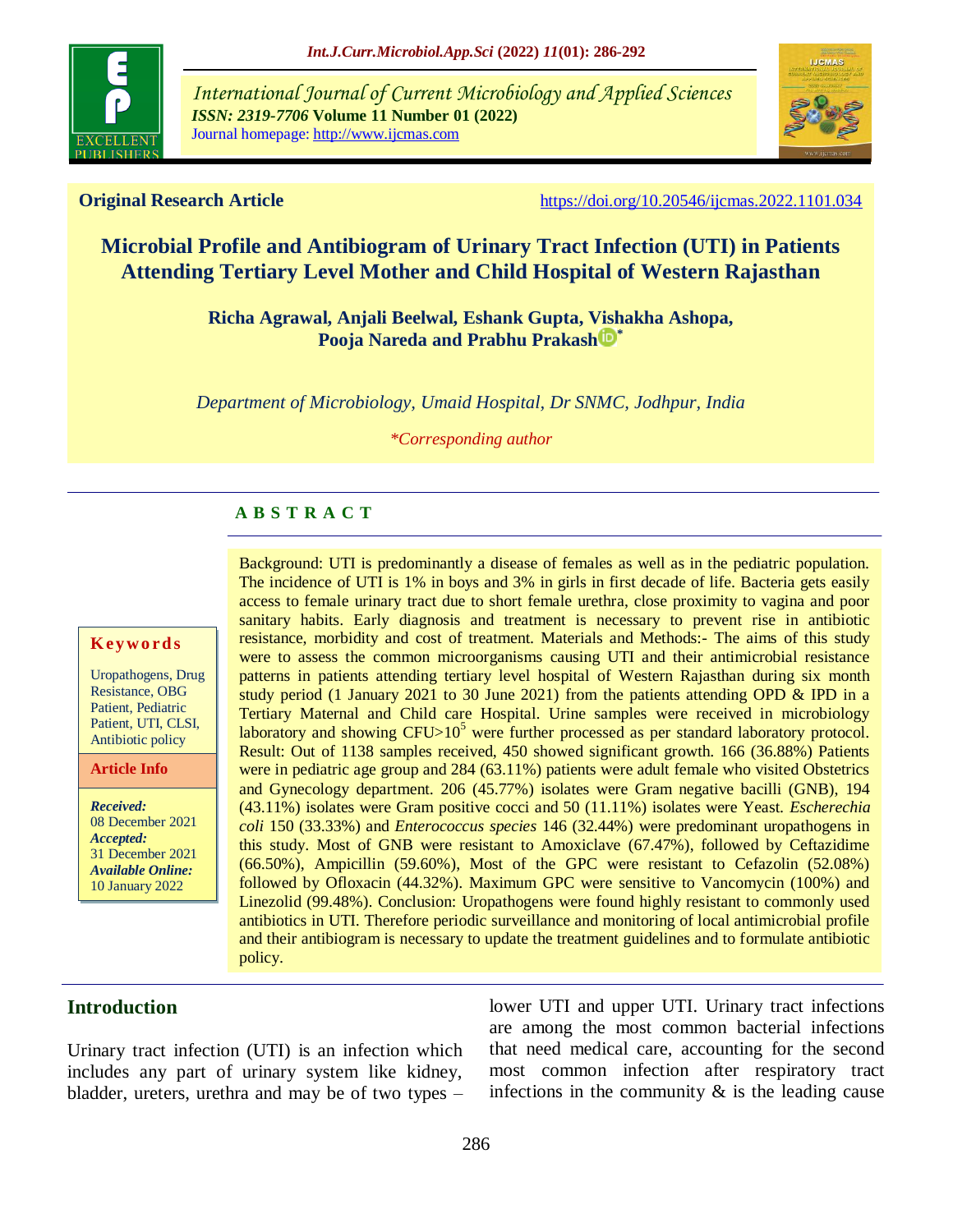of morbidity and healthcare expenditures in persons of all ages (Apurba S Sastry, 2021).

UTI is predominantly a disease of females (Apurba S Sastry, 2021) as well as in the pediatric population. The incidence of UTI is 1% in boys and 3% in girls in first decade of life (Chang and Shortliffe, 2006). Early Diagnosis and treatment is necessary as untreated or delay in treatment leads to recurrent infection, sepsis, preterm birth and renal damage in paediatric age group (Vijayakumar *et al.,* 2011). The incidence of UTI increases with age in females. The common pathogenic causes of urinary tract infection are *Escherichiae coli,* followed by *Staphylococcus saprophytics, Staphylococcus hemolyticus, Streptococcus agalactiae, Klebsiella species., Pseudomonas aeruginosa, Enterobacter species, Enterococci,Gardnerella vaginalis, Ureaplasma urealyticum* etc. (El-Kashif, 2019).

#### **Materials and Methods**

This is a hospital based prospective study done between January 2021 to June 2021 for a period of 6 months from the patients attending OPD & IPD in a Tertiary Care maternal and Child care Hospital. Midstream urine sample were collected and received in Microbiology laboratory were included in the study. Direct urine wet mount microscopy was done for all samples. A loopful of the well mixed urine samples were inoculated on Hichrome agar medium, incubated for 24 hours in incubator at  $37^{\circ}$ c. Sample showing  $>10^5$  colony forming units were considered significant and processed for further identification and susceptibility testing as per standard protocol<sup>6</sup>.

Susceptibility testing was done by Kirby-Bauer disc diffusion method and interpreted according to the Clinical and Laboratory Standards institute guidelines-2021 (CLSI, 2021).

#### **Results and Discussion**

In study time total 1138 urine samples were received and processed for aerobic pyogenic culture and sensitivity test, 778 samples were from OBG and 360 samples were from Pediatric Deptt. Out of which 450 samples (39.54 %) were culture positive and had significant bacterial count  $(>10^5$  viable bacterial counts).

Table 1 showing distribution of positive samples in Gynecology and Pediatric department as well as their gender wise distribution. Out of 360 pediatric samples 166 (46.11%) patients were culture positive, 91 were males and 75 were females. While out of 778 OBG patients 284 were culture positive (36.50%).

There are two types of scheme i.e. JSSK (Janani Shishu Suraksha Yojana) and MNJY (Mukhyamantri Nihshulk Jan Kalyan Yojana) enrolled in our Hospital. Out of 450 positive patients 307 (68.22%) were under JSSK and 143 (31.77%) were MNJY. 285 (63.33%) were IPD patients and 165 (36.66%) were OPD patients

Table 3 showing, 206 (45.77%) isolates were Gram negative bacilli (GNB), 194 (43.11%) isolates were Gram positive cocci and 50 (11.11%) isolates were Yeast.

Among Gram negative bacilli*, Escherechia coli* 150 (33.33%), *Klebsiella species* 33(7.33%), *Pseudomonas species* 11(2.44%),*Proteus species* 07(1.55%*), Citrobacter species* 03 (0.66%) and *Acinetobacter species* 02 (0.44%) were isolated from positive Urine samples.

Among gram positive cocci, 146 (32.44%) *Enterococcus species*, 32 (7.11%) *CONS,* 14 (3.11%) *Staphylococcus aureus (MSSA)* and 2 (0.44%) isolates were *MRSA.*

Table 4 showing resistance pattern of Gram negative bacilli, among them maximum resistance was shown against Amoxiclave (67.47%), followed by Ceftazidime (66.50%), Ampicillin(59.60%), Ofloxacin (57.28%), cefepime (36.40%), Piperacillin-Tazobactam (29.12%), Fosfomycin (19.90%), Gentamicin (19.90%), Nitrofurantoin (17.47%), Imipenem (10.19%), Amikacin(9.70%) Table 5 showing Antibiotic resistance pattern of Gram positive cocci. It was observed that 62.50% of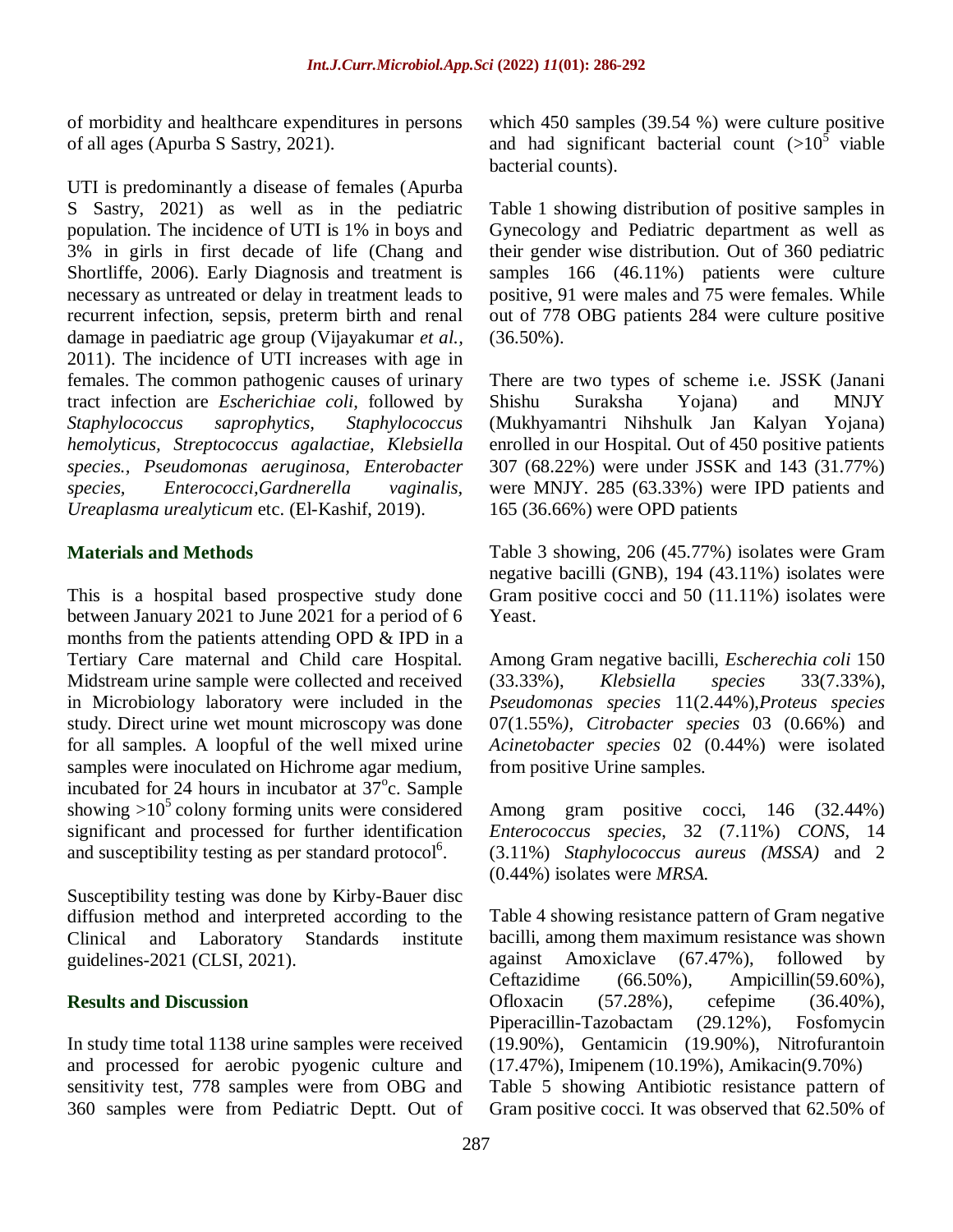*Staphylococcus aureus* and 46.87 % of *CONS* were resistant to Cefazolin. 3 isolates (18.75%) of *Staphylococcus aureus,* 10 isolates (6.84%) of *Enterococcus* and 3 isolates of *CONS* were resistant to drug Fosfomycin*. Enterococcus* species showed Intrinsic resistance against cephalosporins. In this study 2 isolates (12.5%) were detected MRSA. Only 1 isolate (0.68%) of *Enterococcus species* found to be resistant for Linezolid all other GPC isolated were sensitive to Linezolid.

Table 6 showing resistant pattern of Candida species. Maximum resistance was observed against Fluconazole (28%), Clotrimazole (20%), Amphotericin B (16%). Minimum resistance was found against Itraconazole (8%).

Urinary Tract Infection is common health issue among Pediatric & OBG patients. Early Diagnosis and treatment will help in prevention of drug resistance, prolong stay in hospital & Cost of treatment (Vijayakumar *et al.,* 2011; Najar *et al.,* 2009).

Antibiogram of uropathogens vary between hospitals. Therefore periodic surveillance and monitoring of local antimicrobial profile and their antibiogram is needed to formulate antibiotic policy.

The present study showing gender-wise distribution of UTI, their antimicrobial profile and antibiotic resistance patterns of uropathogens in the pediatric and OBG Patients seeking healthcare services in Western Rajasthan.

In this study, among Gram negative bacterial species, *E. coli* (33.33%), was the predominant followed by *Klebsiella spp.* (7.33%). Our finding concords with studies done by Rai *et al.,* 2008; Nachimuthu *et al.,* 2008; Salvatore *et al.,* 2011 and De Miranda *et al.,* 2014. E. coli and K. pneumoniae have emerged as multidrug resistant pathogens worldwide.

In this study, among uropathogens isolated, most

common were Gram negative bacteria (45.77%) followed by Gram positive bacteria (43.11%) than *Yeast* (11.11%). This is similar with the study done by Assefa *et al.,* 2008; Alemu *et al.,* 2012; Shazia *et al.,* 2011, they also showed Gram negative bacteria as more prevalent bacteria among all uropathogens. In vaginal and rectal area *E. coli* is found more commonly (Alemu *et al.,* 2012). During Pregnancy, there is physiological changes in the body as well as difficulty in maintaining proper personal hygiene leads to increase risk of getting infection with *E.coli*  (Ali, 2009) Stasis of urine during pregnancy leads to higher colonization of female genitourinary system with *E.coli* bacteria (Demilie *et al.,* 2012; Imade *et al.,* 2010). Bacteria gets easily access to female urinary tract due to short female urethra, close proximity to vagina and poor sanitary habits.

In present study, amongst gram negative bacilli maximum isolates showed resistance to Ceftazidime (66.50%), Amoxiclav (67.47%), Ampicillin (51.6%)and Ofloxacin (57.28%). While most of the isolates were sensitive for Imipenem (89.91%), Nitrofurantoin (82.53%), Fosfomycin (80.10%), Amikacin (90.30%) and Gentamicin (80.10%). This is concordance with the study done by Rai *et al.,* 2008; Nachimuthu *et al.,* 2008.

In this study, most common GPC isolated was *Enterococcus* (32.44%) followed by *CONS* (7.11%), *Staphylococcus aureus MSSA* (3.11%) and *Staphylococcus aureu*s *MRSA* (0.44%).

Most of the GPC were resistant to Cefazolin (52.08%) followed by Ofloxacin (44.32%). Maximum GPC were sensitive to Vancomycin (100%), Linezolid (99.48%), Gentamicin (93.75%), Fosfomycin (91.75%), Nitrofurantoin (88.14%), Amikacin (81.95%).

Among the gram positive isolates coagulase negative *Staphylococcus* was the commonest coincides with the study by Dajani and Shehabi, 1983.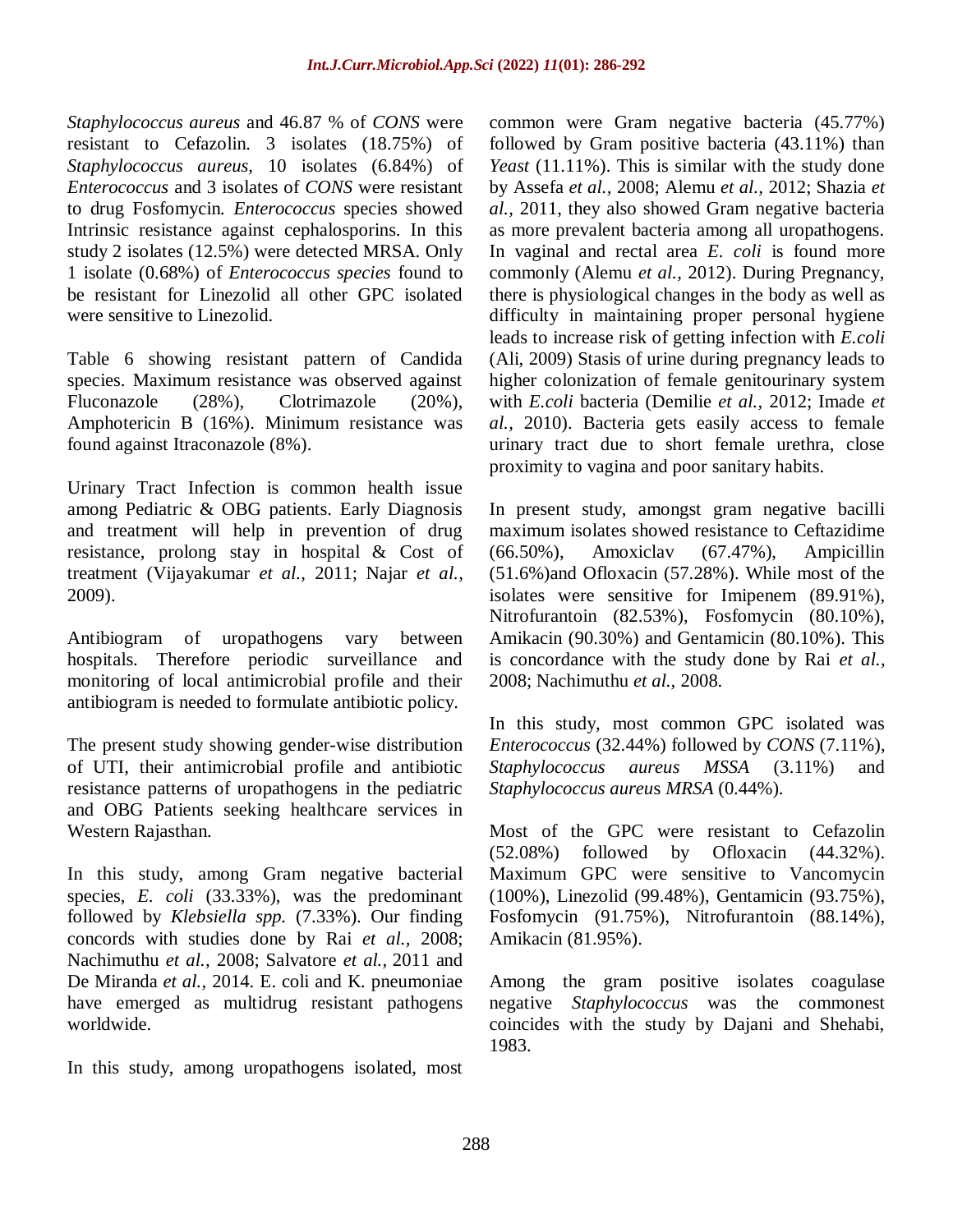#### *Int.J.Curr.Microbiol.App.Sci* **(2022)** *11***(01): 286-292**

| S.No. | <b>Sex Wise</b><br><b>Distribution</b> | <b>Gynecology</b> |        | <b>Pediatrics</b> |        | <b>Total</b>  |
|-------|----------------------------------------|-------------------|--------|-------------------|--------|---------------|
|       | Male                                   |                   | 0%     | 91                | 54.81  | $91(20.22\%)$ |
|       | Female                                 | 284               | 100    | 75                | 45.18  | 359 (79.77 %) |
|       | Total                                  | 284               | 63.12% | 166               | 36.88% | 450           |

### **Table.1** Gender and Department wise distribution of culture positive samples.

## **Table.2** Distribution of patients according to Government Schemes

|                           | <b>JSSK(307)</b> |             |             | MNJY(143)   |            |             |
|---------------------------|------------------|-------------|-------------|-------------|------------|-------------|
|                           | Total            | <b>IPD</b>  | <b>OPD</b>  | Total       | <b>IPD</b> | <b>OPD</b>  |
| <b>Paediatric (Male)</b>  | 37               | 32          |             | 54 (59.43%) | 39         | 15          |
| (91)                      | $(40.65\%)$      | (35.16%)    | $(5.49\%)$  |             | (42.85%)   | $(16.48\%)$ |
| <b>Paediatric</b>         | 24               | 18          | 6           | 51 (68%)    | 34         |             |
| (Female)(75)              | (32%)            | (24%)       | (8%)        |             | (45.33%)   | (22.66%)    |
| <b>Gyane Female (284)</b> | 246              | 146         | 100         | 38 (13.38%) | 16         | 22          |
|                           | $(86.61\%)$      | $(51.40\%)$ | $(35.21\%)$ |             | (5.63%)    | $(7.74\%)$  |

### **Table.3** Profile of Microorganism Isolated from Urine Samples in study time

| S.No. |                          | Microorganism                        | Paediatric | <b>Gynecology</b> | Total $(\% )$  |
|-------|--------------------------|--------------------------------------|------------|-------------------|----------------|
| 1.    | <b>GNB</b><br>(206)      | Escherichia coli                     |            | 85                | $150(33.33\%)$ |
|       | (45.77%)                 | Klebsiella species                   | 19         | 14                | $33(7.33\%)$   |
|       |                          | <b>Pseudomonas Species</b>           | 07         | 04                | $11(2.44\%)$   |
|       |                          | Proteus Species                      | 04         | 03                | 07(1.55%)      |
|       |                          | Citrobacter species                  | 01         | 02                | $03(0.66\%)$   |
|       |                          | Acinetobacter species                | 00         | 02                | $02(0.44\%)$   |
| 2.    | <b>GPC</b><br>(194)      | Enterococcus species                 | 44         | 102               | 146 (32.44%)   |
|       | $(43.11\%)$              | <b>CONS</b>                          | 06         | 26                | $32(7.11\%)$   |
|       |                          | Staphylococcus aureus<br>(MSSA)      | 02         | 12                | $14(3.11\%)$   |
|       |                          | Staphylococcus aureus<br><b>MRSA</b> | 00         | 02                | $2(0.44\%)$    |
| 3.    | YEAST(50)<br>$(11.11\%)$ | Candida Species                      | 18         | 32                | $50(11.11\%)$  |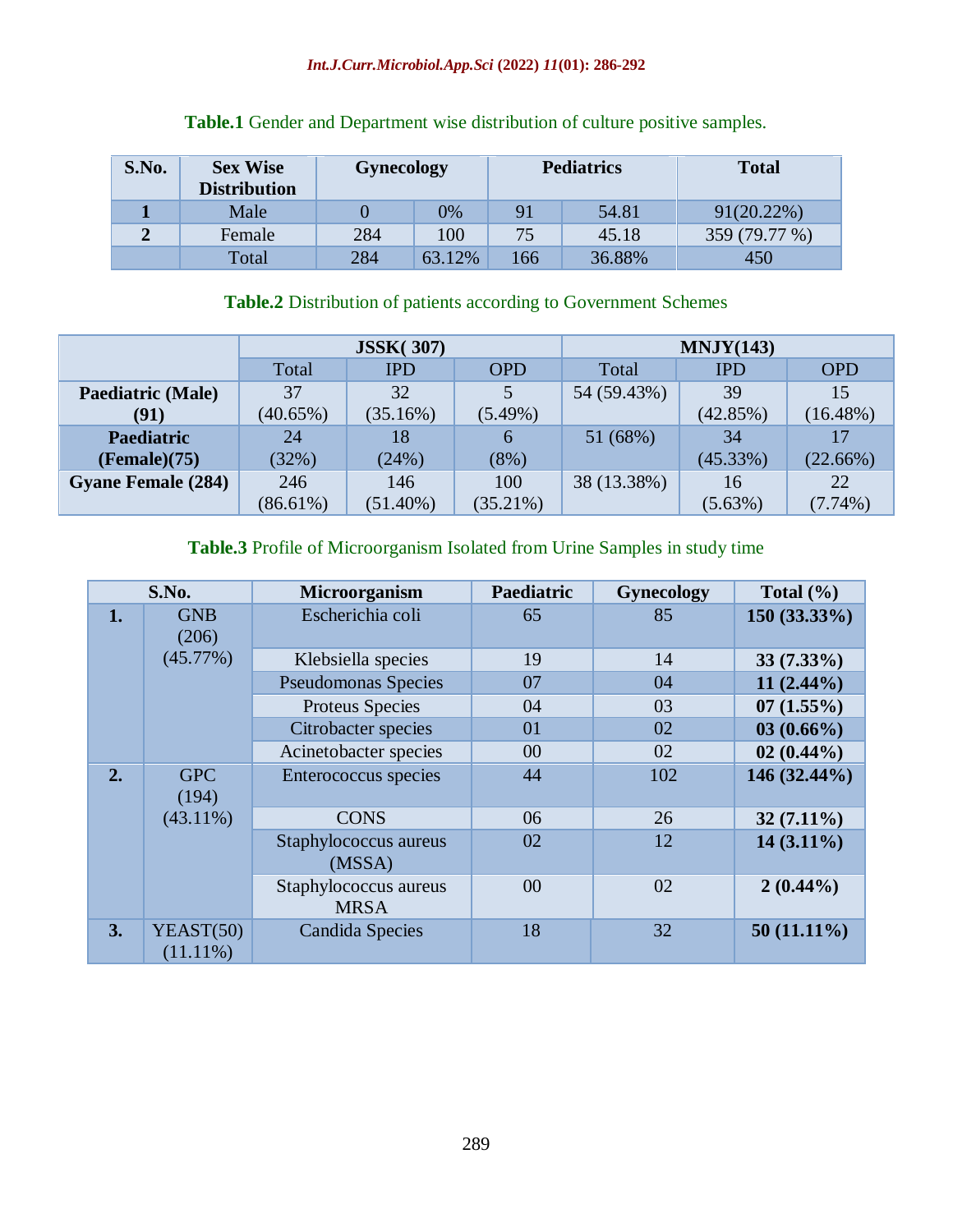| <b>Drugs</b>                     | <b>Escherichia</b><br>coli | <b>Klebsiella</b><br>species | <b>Citrobacter</b><br>species | <b>Proteus</b><br><b>Species</b> | <b>Pseudomonas</b><br><b>Species</b> | Acinetobacter<br>species | <b>Total</b><br><b>GNB</b> (206) |
|----------------------------------|----------------------------|------------------------------|-------------------------------|----------------------------------|--------------------------------------|--------------------------|----------------------------------|
| <b>Ofloxacin (OF)</b>            | 97                         | 14                           | 0                             | 01                               | 05                                   | $\Omega$                 | 118<br>(57.28%)                  |
| <b>Ampicillin (AMP)</b>          | 107                        | 24                           | 01                            | 04                               | 11                                   | 02                       | 149 (59.6%)                      |
| <b>Fosfomycin</b> (FO)           | 29                         | 08                           | 01                            | $\overline{01}$                  | 02                                   | 00                       | 41 (19.90%)                      |
| Nitrofurantoin(NIT)              | 11                         | 12                           | 01                            | 04                               | 08                                   | 0 <sup>0</sup>           | 36 (17.47%)                      |
| Imipenem(IMP)                    | 12                         | 04                           | 00                            | 02                               | 03                                   | 00                       | 21 (10.19%)                      |
| Piperacillin-<br>Tazobactam(PIT) | 45                         | 9                            | 0 <sup>0</sup>                | 03                               | 02                                   | 01                       | 60(29.12%)                       |
| Ceftazidime(CAZ)                 | 105                        | 21                           | $\overline{1}$                | 5                                | $\overline{4}$                       |                          | 137(66.50%)                      |
| Cefepime(CPM)                    | 62                         | 12                           | $\theta$                      | $\mathfrak{H}$                   |                                      |                          | 75 (36.40%)                      |
| <b>Gentamicin(GEN)</b>           | 28                         | 12                           | 0 <sup>0</sup>                | 00                               |                                      | 0 <sup>0</sup>           | 41(19.90%)                       |
| Amikacin(AK)                     | 13                         | 07                           | 0 <sup>0</sup>                | 0 <sup>0</sup>                   | 0 <sup>0</sup>                       | 0 <sup>0</sup>           | 20 (9.70%)                       |
| Amoxiclave(AMC)                  | 102                        | 19                           | 01                            | 04                               | 11                                   | 02                       | 139<br>(67.47%)                  |

## **Table.4** Antibiotic Resistance Pattern of Gram Negative Bacilli (GNB)

## **Table.5** Antibiotic Resistance Pattern of Gram's Positive Cocci (GPC)

| <b>Antibiotics</b>                   | <b>Staphylococcus aureus</b><br>(Total 16) | <b>Enterococcus</b><br>species<br><b>(Total 146)</b> | <b>CONS</b><br>(Total 32) | <b>Total GPC</b><br>(194) |
|--------------------------------------|--------------------------------------------|------------------------------------------------------|---------------------------|---------------------------|
| Cefazolin(CZ)                        | $10(62.50\%)$                              | IR                                                   | 15 (46.87%)               | 25(25/48)<br>$(52.08\%)$  |
| Cefoxitin(CX)                        | 02(12.5%)                                  | IR                                                   | 0 <sup>0</sup>            | 02(02/48)<br>$(4.16\%)$   |
| <b>Gentamicin(GEN)</b>               | $02(12.50\%)$                              |                                                      | 01(3%)                    | 03(6.25%)                 |
| Amikacin (AK)                        | 01(6.25%)                                  | 33                                                   | 01(3%)                    | 35 (18.04%)               |
| <b>High level</b><br>Gentamicin(HLG) |                                            | 40 (27.39%)                                          |                           | 40 (27.39%)               |
| Vancomycin (VA)                      | $00\,$                                     | 0 <sup>0</sup>                                       | 00                        | 00%                       |
| Linezolid $(LZ)$                     | 00 <sup>1</sup>                            | 01(0.68%)                                            | 0 <sup>0</sup>            | 01(0.51%)                 |
| <b>Ofloxacin</b> (OF)                | 04(25%)                                    | 72 (49.31%)                                          | 10(31.25%)                | 86 (44.32%)               |
| <b>Fosfomycin</b> (FO)               | 03 (18.75%)                                | $10(6.84\%)$                                         | 03 (9.37%)                | 16 (8.24%)                |
| <b>Nitrofurantoin (NIT)</b>          | 04(25%)                                    | 15 (10.27%)                                          | 04(12.5%)                 | 23 (11.85%)               |

## **Table.6** Resistance Pattern of Yeast Isolates (TOTAL 50)

| <b>Yeast</b>           | <b>Fluconazole</b> | <b>Itraconazol</b> | <b>Amphotericin B</b> | <b>Clotrimazole</b> |
|------------------------|--------------------|--------------------|-----------------------|---------------------|
| <b>Candida species</b> | 14 (28%)           | 04 (8%)            | 08 (16%)              | $10(20\%)$          |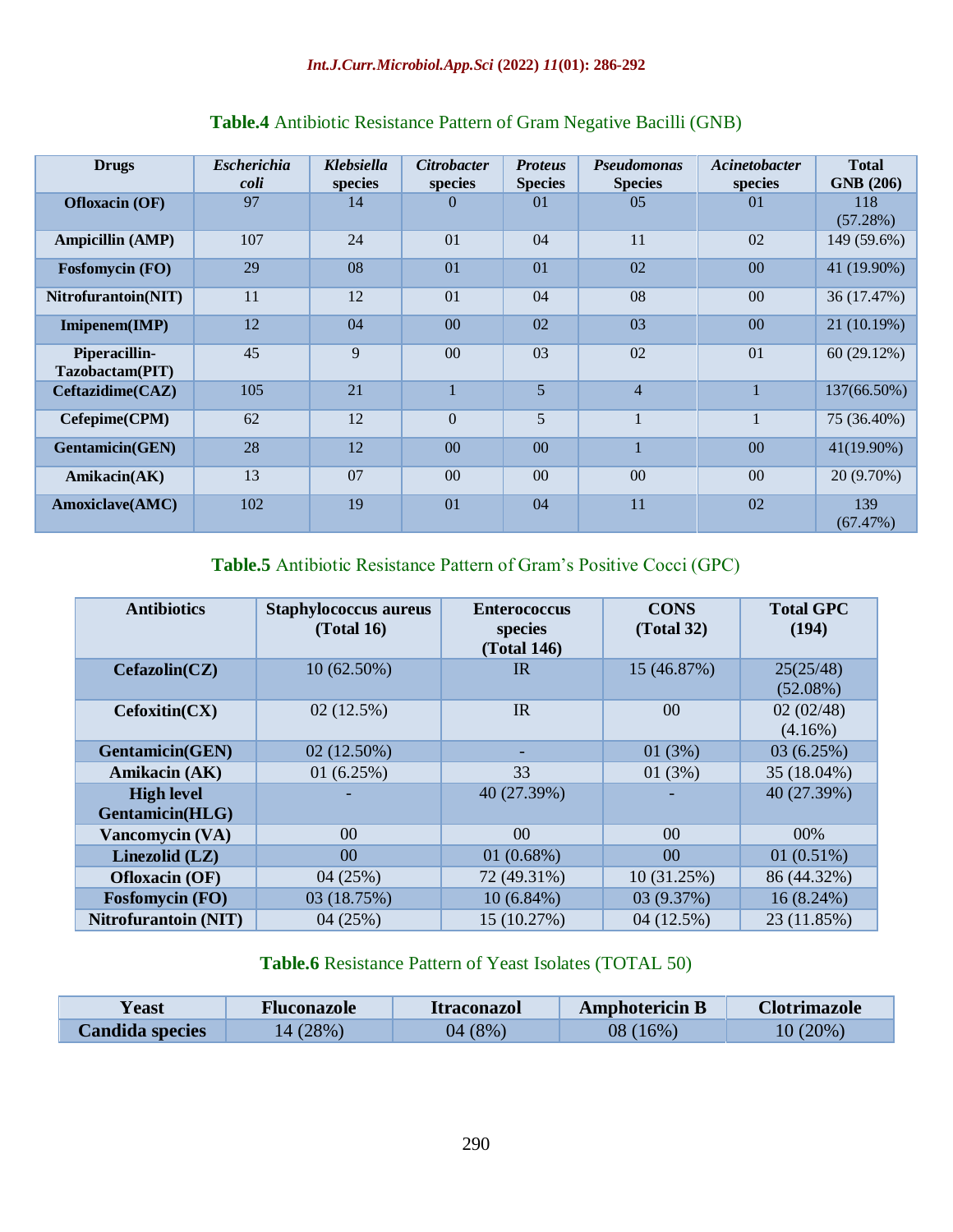*Escherichia coli* was the most common pathogen causing UTI in both pediatrics and OBG patients. Uropathogens were found highly resistant to commonly used antibiotics in UTI. Therefore, periodic surveillance and monitoring of local antimicrobial profile and their antibiogram is necessary to update the treatment guidelines and to formulate antibiotic policy.

### **References**

- Alemu A., Moges F., Shiferaw Y., *et al.,* Bacterial profile and drug susceptibility pattern of urinary tract infection in pregnant women at University of Gondar Teaching Hospital, Northwest Ethiopia. *BMC Research Notes.*  2012;5:p. 197. doi: 10.1186/1756-0500-5- 197.
- Ali J. M. G. I. Asymptomatic urinary tract infection in pregnant women. *Iranian Journal of Pathology.* 2009;4(3):105–108
- Assefa A., Asrat D., Yimtubezinash W., Yirgu G., Ahmed A., Tadelle M. Bacterial profile and drug susceptibility pattern of UTI in pregnant women at Tikur Anbessa Specialized Hospital. *Ethiopian Medical Journal.* 2008;46(3):227–235
- Chang S L, Shortliffe L D. Pediatric urinary tract infections. Pediatr Clin North Am 2006;53:379-400, vi.
- CLSI Performance Standards for Antimicrobial Susceptibility Testing ; CLSI Document M 100 – Ed 31. Clinical and Laboratory Standards Institute 2021; vol 41(3): 68-113.
- [Çocuk Enfeksiyon Dergisi.](https://www.researchgate.net/journal/Cocuk-Enfeksiyon-Dergisi-Journal-of-Pediatric-Infection-1308-5271) Microbiological and [Antimicrobial Profile of Urinary Tract](https://www.researchgate.net/journal/Cocuk-Enfeksiyon-Dergisi-Journal-of-Pediatric-Infection-1308-5271)  [Infection in Children from A Teaching](https://www.researchgate.net/journal/Cocuk-Enfeksiyon-Dergisi-Journal-of-Pediatric-Infection-1308-5271)  [Hospital in South India. Journal of Pediatric](https://www.researchgate.net/journal/Cocuk-Enfeksiyon-Dergisi-Journal-of-Pediatric-Infection-1308-5271)  [Infection](https://www.researchgate.net/journal/Cocuk-Enfeksiyon-Dergisi-Journal-of-Pediatric-Infection-1308-5271) March 2017;11(1):119-122
- Dajani A M, Shehabi A A (1983) Bacteriology and composition of infected stones. Urology 21:351–353.)
- De Miranda É J P, De Oliveira G S S, Roque F L, Dos Santos S R, Olmos R D, Lotufo P A. Susceptibility to antibiotics in urinary tract infections in a secondary care setting from 2005-2006 and 2010-2011, in São Paulo,

Brazil: data from 11,943 urine cultures. Rev Inst Med trop S Paulo. 2014; 56:313–24.)

- Demilie T., Beyene G., Melaku S., Tsegaye W. Urinary bacterial profile and antibiotic susceptibility pattern among pregnant women in North West Ethiopia. *Ethiopian Journal of Health Sciences.* 2012;22(2):121– 128.
- El-Kashif M. M. L. Urinary Tract Infection among Pregnant Women and its Associated Risk Factors: A Cross-Sectional Study. Biomed Pharmacol J 2019;12(4).
- Essentials of Medical Microbiology, Apurba S Sastry  $3^{\text{rd}}$  Edition ; 2021: 745.
- Imade P. E. I. P., Eghafona N. O., Enabulele O. I., Ophori E. Asymptomatic bacteriuria among pregnant women. *North American Journal of Medical Sciences.* 2010;2:263–266.
- Nachimuthu R, Chettipalayam S, Velramar B, Kurumandur R, Velu R. Urinary tract infection and antimicrobial susceptibility pattern of extended spectrum beta lactamase producing clinical isolates. Adv Biol Res. 2008;2(5–6):78–82
- Najar M S, Saldanha C L, Banday K A. Approach to urinary tract infections. Indian J Nephrol 2009;19:129-39.
- Rai G K, Upreti H C, Rai S K, Shah K P, Shrestha R M. Causative agents of urinary tract infections in children and their antibiotic sensitivity pattern: a hospital based study. Nepal Med Coll J. 2008;10(2):86–90.
- Salvatore S, Salvatore S, Cattoni E, Siesto G, Serati M, Sorice P, Torella M. Urinary tract infections in women. Eur J Obstet Gynecol Reprod Biol 2011; 156(2):131–136.
- Shazia P. S., Reddy S. V., Rama Rao M. V., Janardhan R. R. Uropathogens and their drug susceptibility patterns among pregnant women in a teaching hospital. *Annals of Biological Research.* 2011;2(5):516–521.
- Vijayakumar M, Kanitkar M, Nammalwar B R, Bagga A. Indian Society of Pediatric Nephrology, Revised statement on management of urinary tract infections. Indian Pediatr 2011;48:709-17